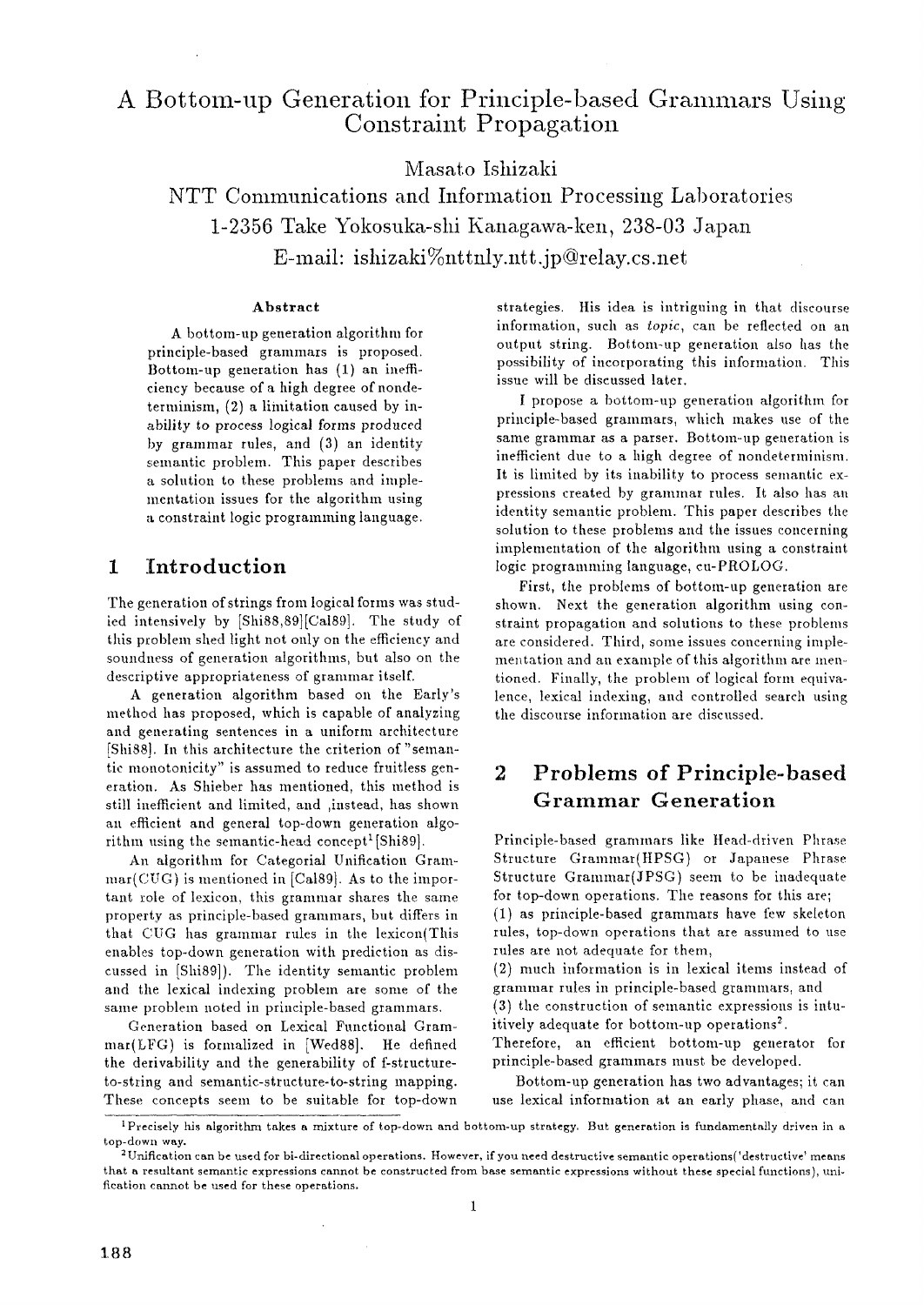avoid the left recursion because of the property similar to bottom-up parsing. However, bottom-up generation has three problems[Shi88,89][Ca189];

(1) inefficiency because of a high degree of nondeterminism,

(2) limitation which is caused by inability to process semantic expressions created by grammar rules, and (3) vestigial[Shi88], or identity semantic problem[Ca189] (hereafter called identity semantic problem).

(2) and (3) relate to completeness and coherence problems[Wed88].

Inefficiency because of a high degree of nondeterminism means that a naive bottom-up generation algorithm cannot use semantic information properly, and many semantic-irrelevant subexpressions that are syntactically correct will result.

One of the reasons that Shieber adopted a topdown strategy is that he insisted on the existence of logical forms produced by grammar rules. This assumption means that sub-semantic expressions cannot be derived from resultant semantic ones that are different from normal ones. It is shown later that if we permit this kind of destructive semantic operation, we cannot obtain an efficient algorithm.

An identity semantic problem is common among generation algorithms using lexical-based grammars. The semantic expressions are classified into substantial elements that contribute to the whole semantic expressions, and functional elements(these are identity semantic expressions) without influencing the whole ones. Examples of the functional elements are complementisers in English, or case-marking postposition in Japanese. Simply speaking, the solution is to introduce these items at some time, but this also produces high inefficiency.

# **3 Principle-based Grammar Generation**

## 3.1 Generation Algorithm Using Constraint Propagation

Natural language processing, such as sentence comprehension and production, is thought of as constraint satisfaction problems[Has86]. Constraint propagation techniques are very effective in these problems[Din86]. Constraint propagation techniques are classified into two methodologies: active constraint, which transforms constraints into more efficient ones, and passive constraint, which is realized by the function such as *freeze* in Metalog. Passive constraint is similar to data-driven control, so if data does not arrive, the constraints are unsolved. As active constraint solving transforms constraints independent of data, it does not incur such a problem.

Hasida has shown that sentence analysis and synthesis can be described following a simple program with a constraint, *constituent*<sup>3</sup>.

struct(Category,X,Y); constituent(Category,X,Y).

If active constraint solving techniques are applied to the problem, can this program be executed efficiently? Active constraint solving is equivalent to fold/unfold transformation [Tud89]. If the constraint clause is simply unfolded, then the number of clauses created will be the same as the number of lexical items. Presently this is not an efficient way 4.

If passive constraint solving techniques are used, then how is data obtained? The answer is to predict the base lexical item, which is the core of a sentence, using a top-down prediction analogous to a bottomup parsing technique.

```
gen(cat(P,F,Aa,Au,Sc,Sem)) :- 
 pred(cat(P,F,Aa,Au,Sc,Sem),Sem,BaseLex), 
 gen1(Sem,BaseLex,NewBaseLex, 
                   cat(P,F,Aa,Au,Sc,Sem)).
```

```
genl(Sem,BaseLex,NewBaseLex,Cat) 
 verify(NewBaseLex,Cat). 
genl(Sem,BaseLex,NewBaseLex,Cat)
```

```
getLex(Sem,BaseLex,BaseLexl), 
gen1(Sem,BaseLexl,NewBaseLex).
```

```
getLex(Sem,BaseLex,NewBaseLex) '- 
 getLexl(Sem,Lex); 
    psr(Lex,BaseLex,NewBaseLex). 
getLex(Sem,BaseLex,NewBaseLex) :-
 getLexl(Sem,Lex), introduceFLex(FLex); 
    psr(Lex,FLex,Lexl), 
    psr(Lexl,BaseLex,NewBaseLex).
```
Figure 1: The generation algorithm.

This generation algorithm is sketched by the cu-PROLOG, or prologIII notation in figure 1. The predicate *gen* produces a sentence string from the term  $cat(P, F, Aa, Au, Sc, Sem)^5$ . The term *cat* represents a set of features:  $P$  is the feature for part-ofspeech, F is form such as verb inflection, *Aa* is adjacent node specification, *Au* is adjunct node specification, *Sc* is subcategorization information, and *Sere*  is semantic information. The predicate *prod* anticipates *BaseLez* that is the core of a sentence(normally head verb), using part-of-speech and semantic information. *BaseLez* has lexical and feature information. The predicate *genl* gets a lexical item, and applies principles to the item and the base item until producing a sentence, *getLez* extracts a lexical item that is

<sup>&</sup>lt;sup>3</sup>This is rather misleading. An efficiency problem of generation and theoretical consideration about the problem are also mentioned in [Has86].

<sup>&</sup>lt;sup>4</sup>If other techniques are developed, this consideration is not always correct.

SAlthough this top predicate is a recognizer, constructing a tree or a string is easily realized with little effort.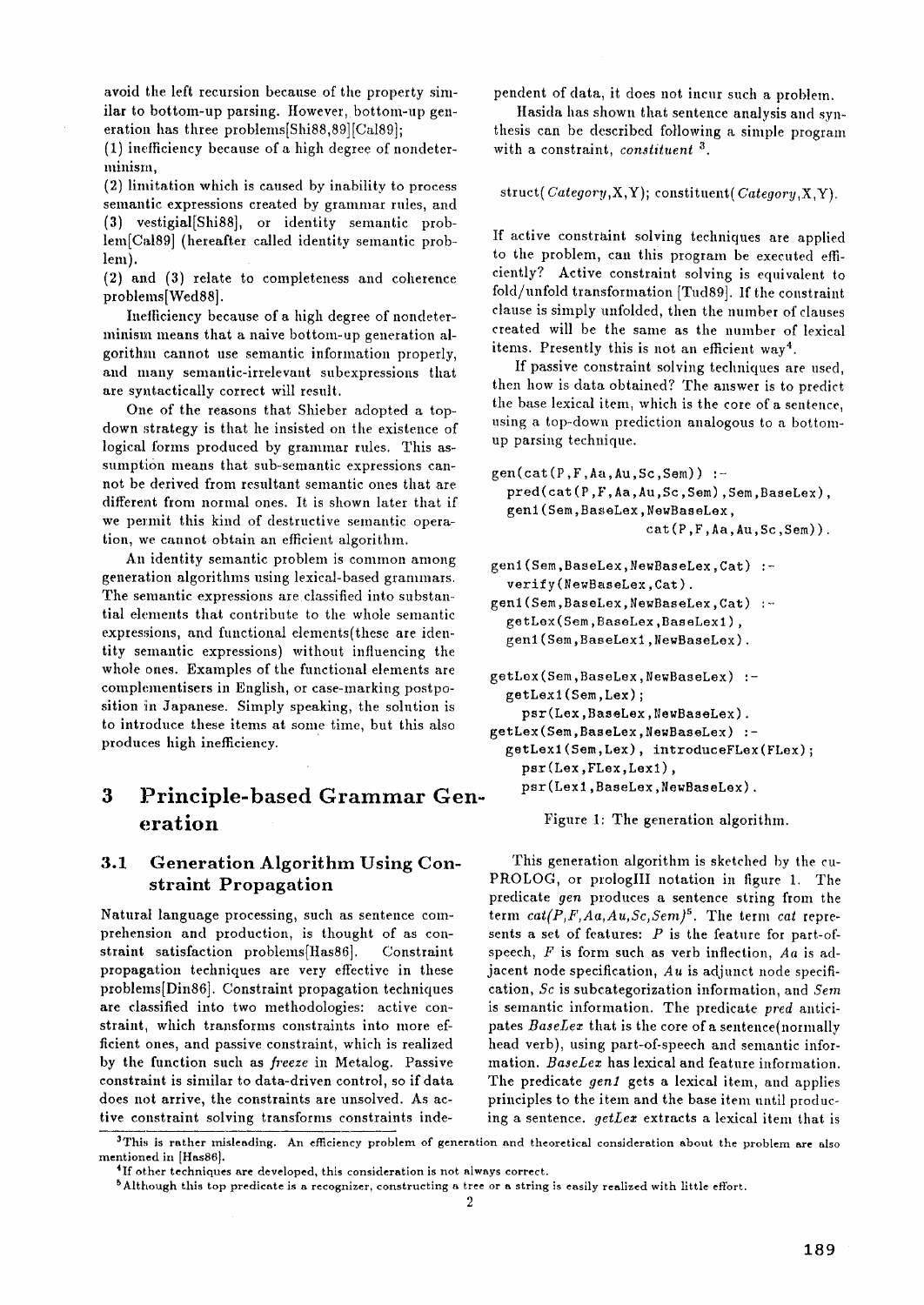constrained by principles<sup>6</sup> using semantic information. *introduceFLez* extracts an identity semantic item that is constrained by principles.

## **3.2 Counterarguments to Bottom-up**  Generation Deficiency

#### 3.2.1 InefRciency Due to High Degree of Nondeterminism

Constraint propagation techniques in the previous section remedies nondeterminism of a bottom-up generation problem. An example of nondeterminism is the noun phrase generation in [Shi89]. If a NP occurs before a verb, different case NPs will be generated nondeterministically in figure 2.



Figure 2: Nondeterminism in NP generation.

psr (Daughter, Head, Mother); member(Daughter,Head.subcategorization).

*psr* represents a Mother  $\rightarrow$  Daughter Head rule. The predicate *member* is used as a constraint, which says the Daughter node is a member of a subcategorization of the Head node. The constraint propagation process is shown in figure 3.



Figure 3: Reduction of nondeterminism in NP generation.

Constraints can also eliminate the irrelevant phonological expressions shown in [Cal89], and compactly express the order-variant subcategorization list in JPSG.

### 3.2.2 Limitation Owing to Special Semantic **Expressions**

Suppose a Mother  $\rightarrow$  Daughter Head rule, where

Mother.sem  $= f(Daughter.sem, Head.sem)$ 

and semantic function f destructively creates Mother.sem from Daughter.sem and Head.sem. That is, Daughter.sem and Head.sem cannot be predicted from Mother.sem. To get the value of Daughter.sem or Head.sem from Mother.sem, the inverse function  $f^{-1}$  is needed. The implicit assumption of inversability of the function[Shi89] is very severe, and a rather tricky feature structure must be constructed to escape the completeness problem. Therefore, it seems better to use another function in a semanticmonotonous framework instead of this one.

However, we can easily modify the predicate pre*dict* to get another head using the semantic information to which the function is applied, if this inverse function is obtained.

### 3.2.3 An Identity Semantic Problem

When using constraints to access functional lexical items, an exhaustive search is not required. The insertion of Non-null constituents, such as case markers and functional nouns, can be restricted using various constraints (syntactic, semantic information). For example, case markers that indicate the relationships between verbs and nouns are demanded by subcategorization information of the verbs. By using the constraint solving techniques, efficiency can be improved equal to or more than that of the top-down algorithm. Of course since such occurrences $(e.g.$  null constituents, or gap) cannot be restrained, this convenient mechanism cannot be used. However, this situation is the same as top-down algorithms.

## **4 Implementation**

## 4.1 Grammar Formalism and Imple**mentation** Language

Our algorithm exploits JPSG as phrase structure grammar formalism. The concept of JPSG inherits the fundamental property of HPSG. That is, JPSG makes use of a set of feature-value pairs, feature constraints and unification to stipulate Japanese grammar instead of rewriting rules for terminal and nonterminal symbols. Subcategorization information is stored in lexical entries, instead of being stored in grammar rules.

Logical forms are expressed by the semantic representation language proposed by [Hob85]. The distinctive feature of this language is its simplicity of the form for discourse processing. The reason for this simple form is; (1)a conjunction of atomic predicates, (2)all variables are existentially quantified with the widest possible scope, and (3)there is no functions, functionals, nested quantifiers, disjunctions, negations, or modal or intensional operators.

The algorithm is implemented using the cu-PROLOG developed in ICOT[Tud89]. The main fen-

 $<sup>6</sup>$  A few phrase structure rules that observe principles, such as the head feature principle, are used in the program.</sup>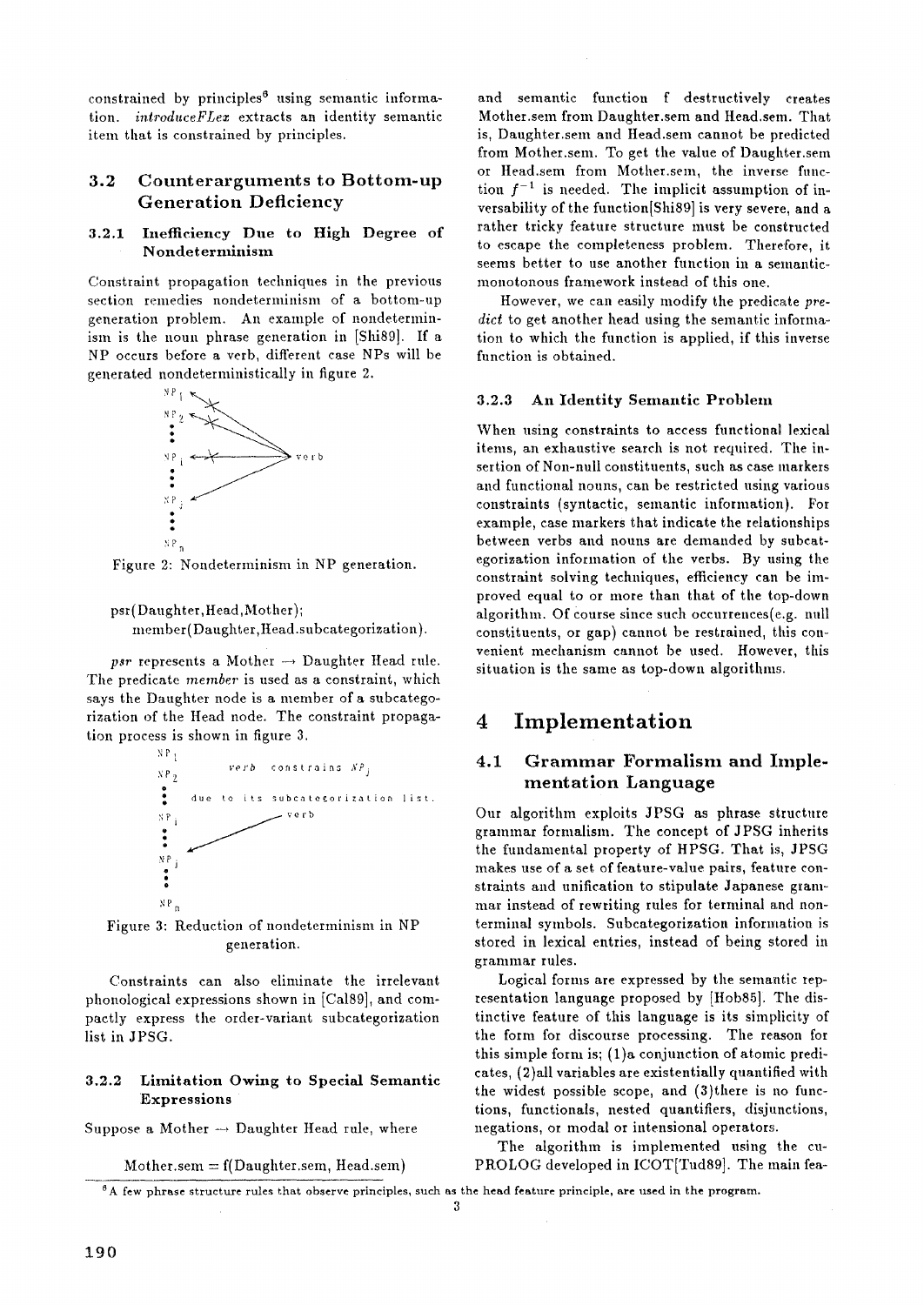$t$ ure of this language is to adopt constraint unification instead of normal unification. This gives it more de scriptive power and more declarativeness than normal prologs. The clause of cu-PROLOG is represented as;

 $h \leftarrow b1,b2,...,bn; c1,c2,...,cn$ 

where h is a head,  $b1,b2,...,bn$  bodies, and  $c1,c2,...,cn$ constraints.

```
pr(cat(P, F, [], [], Sc, Sem),cat(Pos, Form, [cat(P, F, [], [], Sc, Sem)], Au, SubCat, SEM),cat(Pos, Form, [], Au, SubCat, SEM), [adjacent_p]).
psr(cat(P, F, [], Au, Sc, Sem),
    cat(Pos, Form, [], Adj, [cat(P, F, [], Au, Sc, Sem) |Rest], SEM),
    cat(Pos, Form, [], Adj, Rest, SEM), [subcat_p] ); sc\_cond(P, Pos).
~\text{sc\_cond}(p, v).
sc\_cond(adn,n).
sc\_cond(n,p).
dict (shonen, cat (n,n, [], [], [], [boy, X])).
dict(tama,cat(n,n,[],[],[],[],ball,X])).
dict (ker, 
     cat(v,vcr,[],[],S,[[kick,E,Sbj,Obj],[R1,Sbj],[R2,Obj]]));pp_wog_a(S, 0bj, Sbj, R2, R1).
dict(ga,cat(p,ga,cat(n,F,Aa,Au,Sc,Sem), [], [],Sem)).
dist(wo,cat(p,wo,cat(n,F,Aa,Au,Sc,Sem), [], [], Sem)).
```
*This grammar is shared with the parser mentioned in* [Tud89]



 $\overline{4}$ 

This language has the ability to solve constraints in an active or passive way, but we use it for passive constraint solving.

### 4.2 An Example

Part of the grammar rules and a lexicon, and the process of generation from the logical form,

```
\left[ \begin{array}{c} \{ kick, E, X, Y \} , \begin{array}{c} \{ box, X \} , \end{array} \right], \end{array}
```
are shown in figure 4 and figure 5.

The flow of the algorithm is described as follows; First, base lexical item (1)(a top down prediction) is predicted. This prediction instanciates the packed subcategorization list, and constrains counterpart conditions(2). Next, a lexical item is used to satisfy the constraints(2). Since this goal cannot be achieved by only the existing lexical item, a functional element is inserted that observes the restriction of the subcategorization list(3). As for  $(4)$  and (5), a similar process continues until a sentence is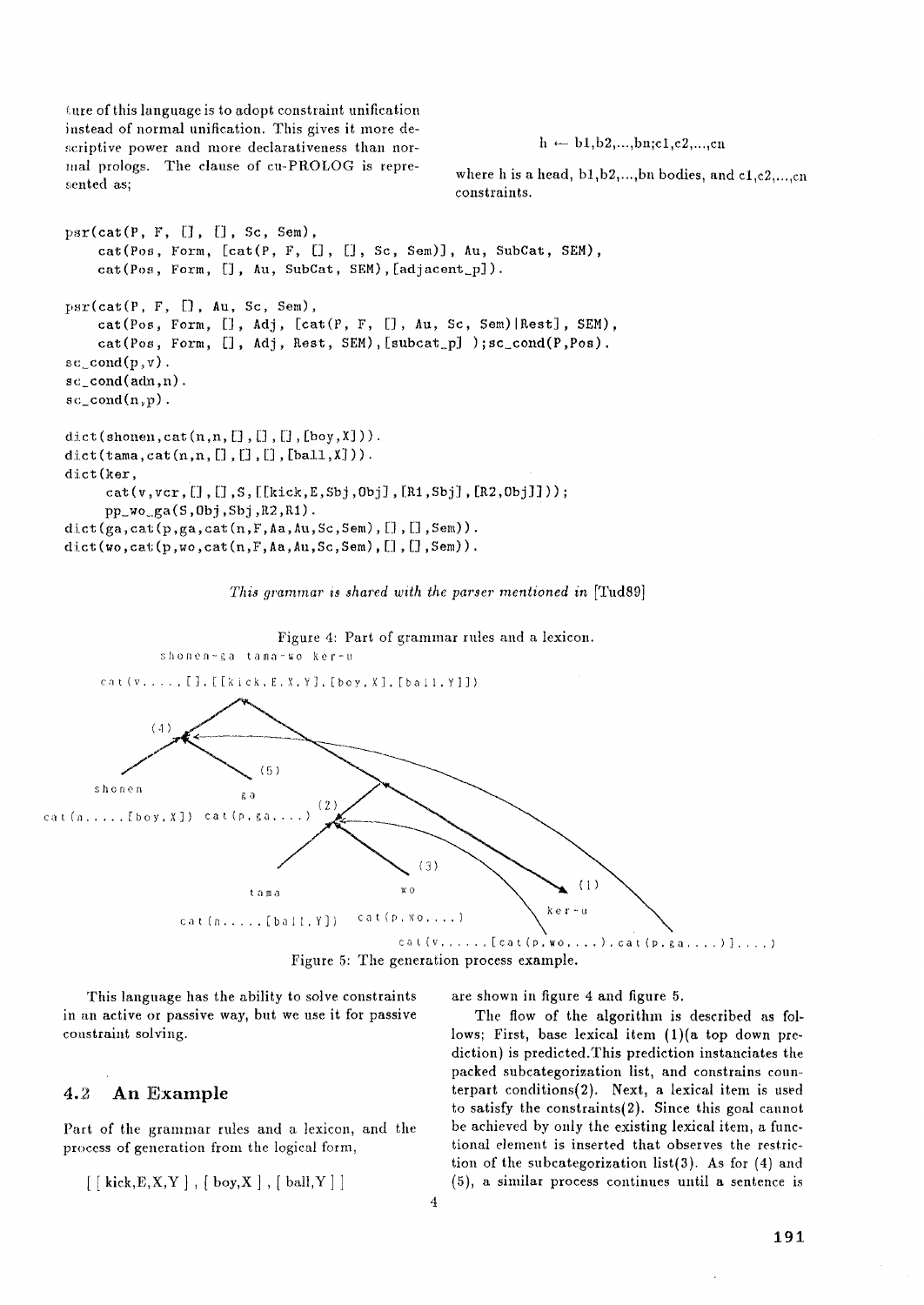produced. Finally we get an output

| shonen-ga | tama-wo | ker-u. |  |
|-----------|---------|--------|--|
| a boy     | a ball  | kicks  |  |

from the semantic expression.

Figure 6 shows the result tree of real cu-PROLOG execution.

```
v [vcr] : [ [kick ,E_2516 ,Y_2517 ,Y_2518] , [boy, Y_2517] , [ball ,Y_2518] ] --- [subcat_p] 
 \{-p[ga] : [boy, Y_2517] -- [adjacent_p]\mathbf{I}I 
     1 - n[n]: [boy, Y_22517] --- [shonen]I 
      I __p [ga, AJA{n [n] }] : [boy ,Y 2517] --- [ga] 
 |<sub>__</sub>v[vcr,SC{p[wo]}] :[[kick,E_2516,Y_2517,Y_2518],[boy,Y_2517],[ball,Y_2518]] ----[subcat_p]
      [-p[a]:[bal1,Y_2518] --[adjacent_p]\mathbf{I}l 
           I --n [n] : [ball, Y_2518] --- [t ama] 
           I 
           |_{-p}[wo,AJA{n[n]}] :[ball,Y_2518]---[wo]
      \bigcup_{x \in V} [vcr,SC{p[ga],p[wo]}]:[[kick,E 2516,Y_2517 ,Y 2518],[boy ,Y 2517],[ball,Y_2518]]---[ker]
```
 $E = E_2516$   $X = Y_2517$   $Y = Y_2518$   $S = [shonen,ga, tama, wo,keru]$ 

Figure 6: The real execution result of the example using the cu-PROLOG.

### **5 Remaining Problems**

## 5.1 The Problem of Logical Form Equivalence

The problem of logical form equivalence has been discussed in [App87]. This problem concerns generation algorithms which are sensitive to logical forms. Namely, if an input semantic expression is converted by meaning postulates, different expressions with the same meaning are produced by different procedures.This problem occurs in the generation of expressions that have quantificational ambiguities.

A conversion using meaning postulates does not need syntactic or semantic information, but needs discourse information. Since generation strategies such as [Shi89], [Ca189] as well as ours use syntactic and semantic information, it is reasonable not to consider those operations. However, algorithms must have enough extendibility to reflect discourse information.

### **5.2** Lexical Indexing Strategy

Searching lexical items is very important for efficient algorithms. Metaknowledge about semantic expressions is necessary for this purpose, especially in the case of complex ones[Cal89].

This problem is not peculiar to generation. For example, discourse processing in which various inferences are executed by using the semantic expressions has the same problem. To cope with this problem, [Hob85] has proposed more simple logical forms. I also consider this a good idea for generation.

## 5.3 Controlling Search Using Discourse Information

Many sentences corresponding to one meaning can be generated by our algorithm(or other algorithms). Idealistically all sentences are distinctively produced according to other information such as discourse information. Our algorithm has the possibility for easily realizing this mechanism.

Suppose that an information unit agrees with a predicate in the semantic information. Control of the element position is realized by solving the constraint of the older information in turn<sup>7</sup>. Passivisation in Japanese is achieved by controlling the insertion of functional elements.

Transformational Grammar(the antecedent of Parameter and Principle theory) indicates the interesting piece of data that have many sentences with the same meaning. This concerns the position of the elements and the introduction of functional elements. As mentioned above, our algorithm is capable of refleeting discourse information on surface structures because of constraints.

 $^7$ This assumption is problematic because correspondence is not guaranteed and if a semantic element is uniquely mapped to a lexical entry, the position is directly designated by the order of the semantic elements.